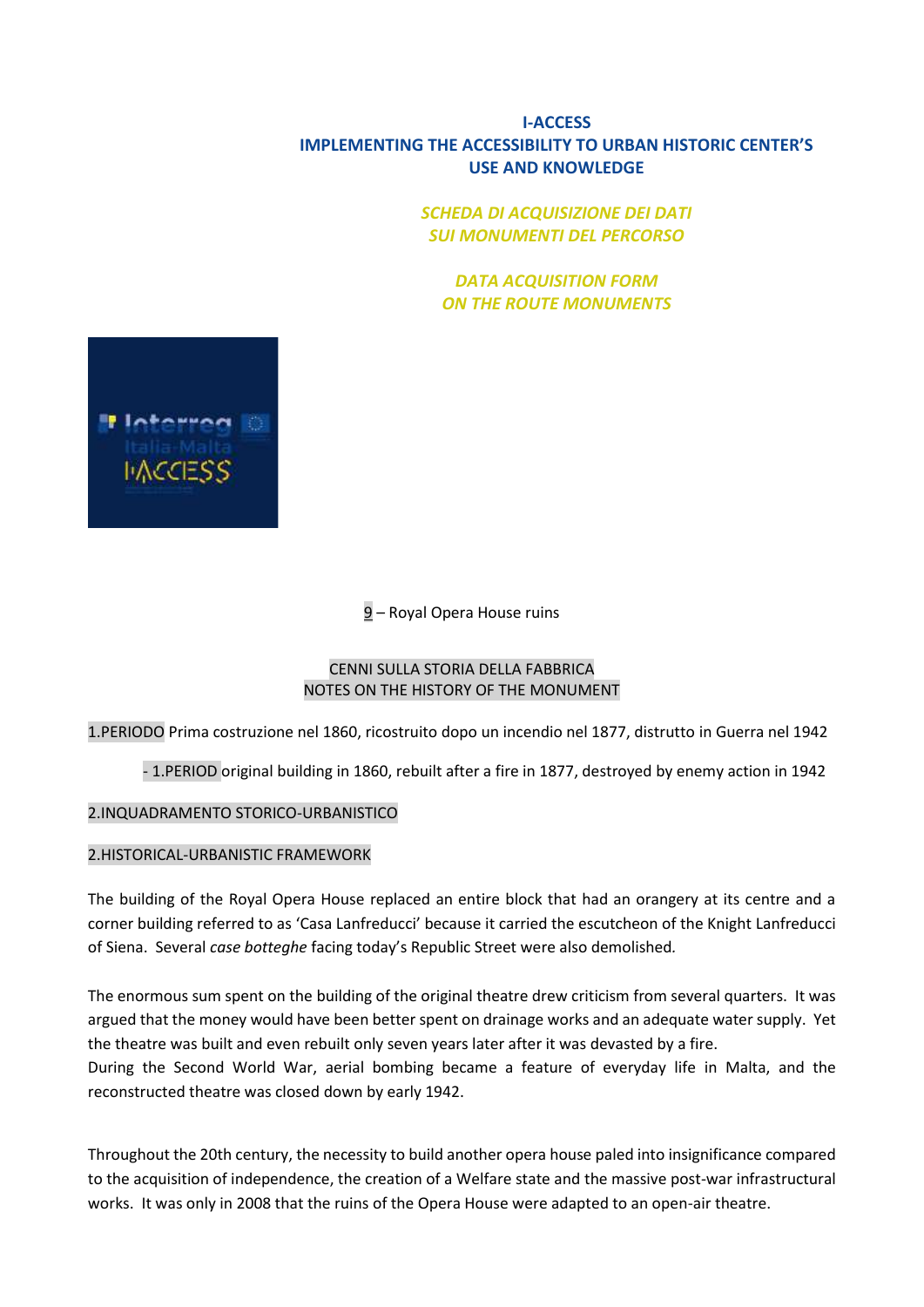#### For more information about this site, visit:

### <https://culture.gov.mt/en/pjazzateatrurjal/Pages/history.aspx>



'Valletta -Porta Reale & environs' by Girolamo Gianni. Oil on cardboard. Late nineteenth century. Reproduced by kind permission of Heritage Malta.

#### 3.COMMITTENZA 3.PATRONS

The building and rebuilding of the Royal Opera House were commissioned by the British Government when Malta was a British Colony.

The works of the original Royal Opera house were overseen by the Council of Government. The Crown advocate Sir Adrian Dingli liaised between the appointed architect, Edward Middleton Barry and the Council. Masonry and woodwork were awarded to M.A. Azzopardi. Pulbic Works department was represented by site surveyor Salvatore Fenech.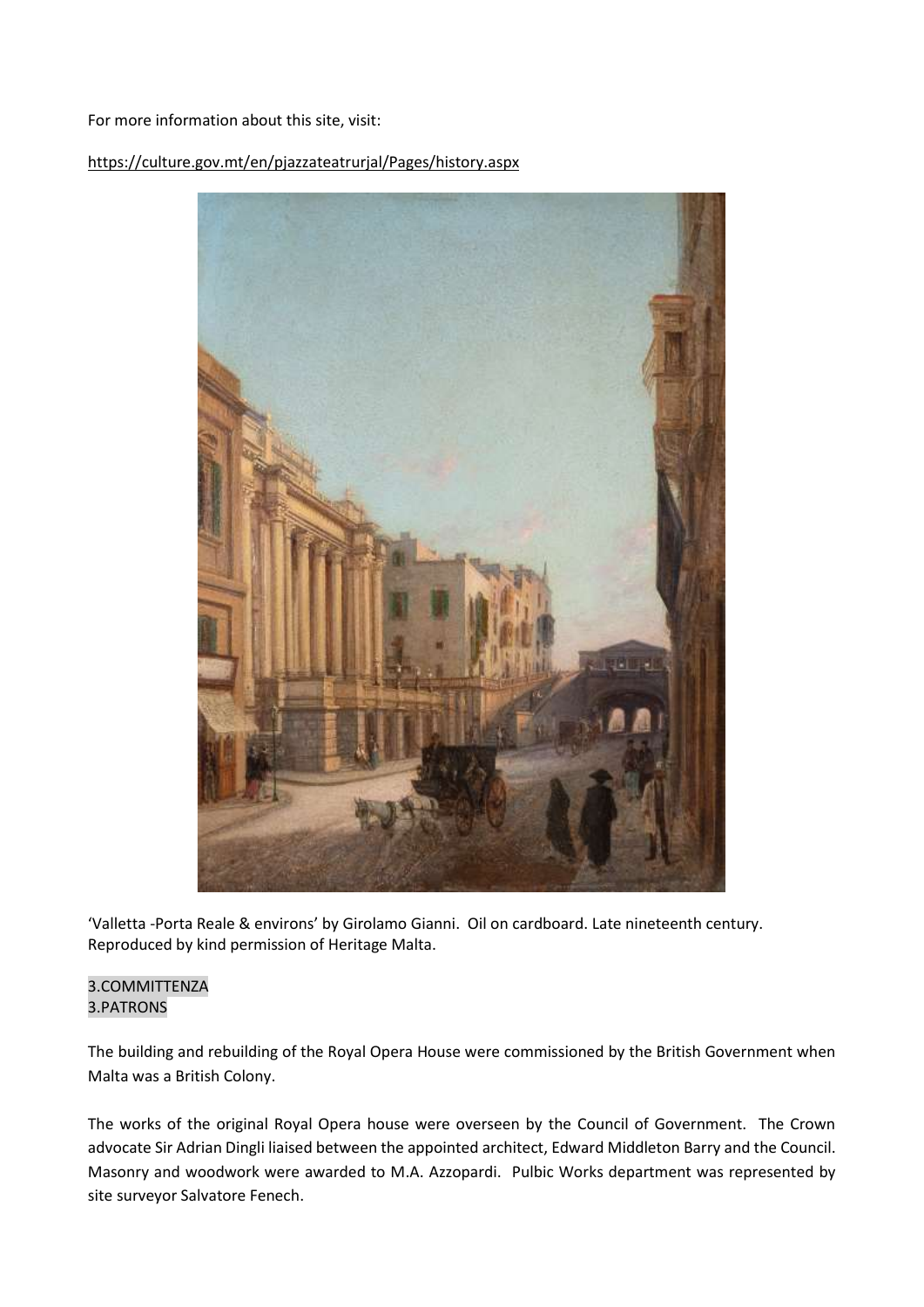For the rebuilding of the theatre after the 1873 fire, the same men who had built the original theatre, M.A. Azzopardi and Superintendent Webster Paulson were chosen.

For more information about this site, visit; <https://culture.gov.mt/en/pjazzateatrurjal/Pages/history.aspx>

### 4.FASI COSTRUTTIVE 4.CONSTRUCTION PHASES

The masonry contractor had to demolish an entire block of buildings for the building of the Opera House. The whole site measured 62 by 34 metres. With the exception of 16 statues, the exterior was almost complete by March 1865.

The theatre officially opened its doors in October 1866 but was almost completely destroyed by a fire 7 years later, in May 1873. It took 4 years for its reconstruction and reopening. The second theatre was in turn devasted by Luftwaffe bombers in April 1942. The theatre remained a ruin for decades, only to open as an open air theatre in 2013.

The inauguration of an open air theatre in 2013 were part of the City gate project awarded to architect Renzo Piano and sponsored by the Maltese Government.

The Opera house ruins were changed into an open-air theatre as part of the Renzo Piano project. 'Pjazza Teatru Rjal' was officially inaugurated in 2013 with the aim of preserving the use of the site as a theatre, a reminder of the destruction brought by war as well as to serve to create and nurture new artistic ideas.

For more information on this project; <https://culture.gov.mt/en/pjazzateatrurjal/Pages/history.aspx>

<https://www.archdaily.com/632066/valletta-city-gate-renzo-piano>

5.TIPOLOGIA E RIFERIMENTI ARCHITETTONICI (descrizione dell'interno, dell'esterno, materiali e tecniche costruttive tradizionali…) 5. ARCHITECTURAL TYPOLOGY AND COMPARISONS (description of the interior, exterior, traditional materials and construction techniques...)

Built in Neo-Classical style, the original Royal Opera House commanded the main entrance of Valletta.

The masonry exterior concealed an extensive use of cast iron which supported the tiers and the roof. The roof was in turn covered with local 'deffun' (a material based on lime and crushed pottery used to keep out heat).

As one stepped inside, one entered a rectangular foyer with staircases at the sides which led to the pit tier. The stalls, gallery and amphitheatre had separate entrances, independent of the pit – an arrangement that highlights a class-conscious society.

The box-fronts and ceiling were covered in plaster. The panels in the dome were perforated for ventilation while each box was louvered for the same reason. The newspapers at the time described the boxes as allowing 'a perfect ventilation without…draught'.

The theatre was designed to hold 1095 seats and 200 standing.